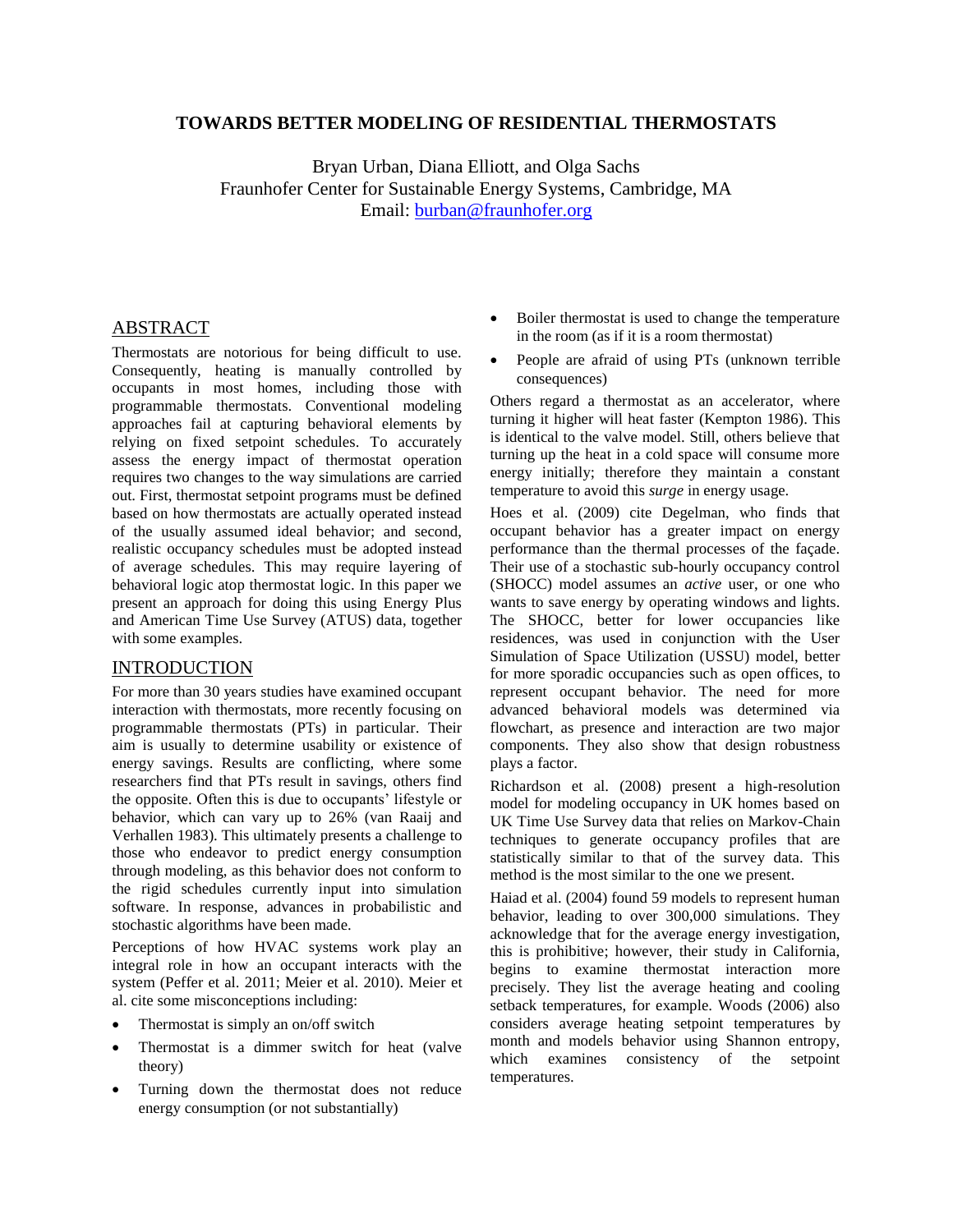Nevius and Pigg (2000) found that even with PTs, 17.2% and 26.7% of occupants do not use setbacks for night and day, respectively. According to a survey of 20 low income homes in Wisconsin (Meier et al. 2010) 85% claimed to use the programmable features of their thermostat; however, photographs of their thermostats belied their reports, as only 30% were programmed, 45% were on hold, 5% were off. Their online survey found that 89% of respondents rarely or never used PT to set a weekly or weekend program, and 54% used the on/off switch at least weekly.

Tanimoto et al. (2006), assess occupant behavior, but investigate all activities in a household, not adjustment of a thermostat, by developing a probablistic model based on time use data from Japan. Yamaguchi et al. (2011) agree that to more accurately represent occupant behavior in high resolution, stochastic modeling and time use data must be used. This is a good start. Similarly, insight can be gained from models for occupants' behavior with operable windows, as in Yun et al. (2009), which also employs Markov chain and Monte Carlo models. One major drawback of these models is the inability to model day-to-day patterns. Page et al. (2007) take Tanimoto et al.'s approach one step further by considering time-independence, unlike transition probability based approaches, in which the current state of behavior is highly dependent on the state immediately-before. They call this a *mobility parameter* and it is used to consider absences of more than one day.

Overall trends are seen between the papers. Yun and van Raajn classify users into behavioral categories – passive, average and active – not unlike the personas explored by Goldstein et al (2010). Occupants' attitudes towards energy savings were also considered, with conflicting conclusions – being pro-energy efficiency did not always lead to savings. Cross and Judd, and Meier et al., give percentages of participants who behave in a particular manner. Nevis and Pigg, Haiad et al., and Woods give setpoint temperatures for certain periods of time. Many authors report users being confused by their thermostat, while the amount of available features is increasing.

# MODELING OCCUPANT BEHAVIOR

Few occupants operate their thermostats predicatbly. Preliminary data from an ongoing thermostat field study corroborate this. Not only do people fail at programming thermostats correctly, they also operate them inconsistently. This is not surprising given the prior work describing how people mentally model thermostats.

Accordingly, we envision that it is possible to create logical models based on statistical variability to bettersimulate the action of thermostats in households. Subsquent field testing could enable the determination of the prevalence of each mental model, thus enabling more accurate impact analysis.

Two main kinds of behavioral interaction may take place with a thermostat. One has to do with making adjustments to the thermostat, e.g., overriding the current setpoint. And the other has to do with the actual programming of the thermostat. In this paper, we deal only with manual adjustments to thermostats, however thermostat programs could easily be integrated into this methodology.

Behavior-driven variability may occur in several ways. First, in the temperatures that are selected, and second, in the frequency with which a thermostat is adjusted. The temperature selection may depend on several factors, such as who is present, what clothing is worn, and a person's beliefs about how a thermostat works.

A given household may have a typical range of prefered temperatures. In another case, the occupants may operate the thermostat with a consistent temperature overshoot (following the *valve* or *accelerator* mental model of thermostat operation), followed by a subsequent overcorrection (e.g., opening the window, or shutting off the heating system completely). In yet another case, a family may operate their thermostat according to a permanent temperature hold, or perhaps according to a rationally-set program. Each of these behaviors will produce a different energy consumption result, and many will produce a substantial variation.

Instead of oscillating between two fixed setpoints, users may choose a temperature based on random factors that cannot be known within the scope of a building simulation. To account for this variability, setpoint temperatures may be modeled as a random variable within a typical range. With random number generators present in most spreadsheet programs, such behavior can be readily modeled.

In addition to user behavior, one must also be able to model when the behavior takes place. Most importantly, with the exception of highly-advanced thermostats, users can only adjust the thermostat when they are at home. Behavior could be modeled such that the thermostat is adjusted when someone leaves or enters the house. Alternatively, a specified number of random adjustments could be made while occupants are at home. In the next section, we look at ways of modeling occupancy in better detail.

# MODELING OCCUPANCY PATTERNS

Average schedules are not typical schedules. Normally, modelers define fixed schedules for thermostat setpoints and building occupancy based on average or ideal conditions. Figure 1 shows the likelihood of a person being found at home according to the time of day (BLS 2011). Yet, on a given day, actual occupancy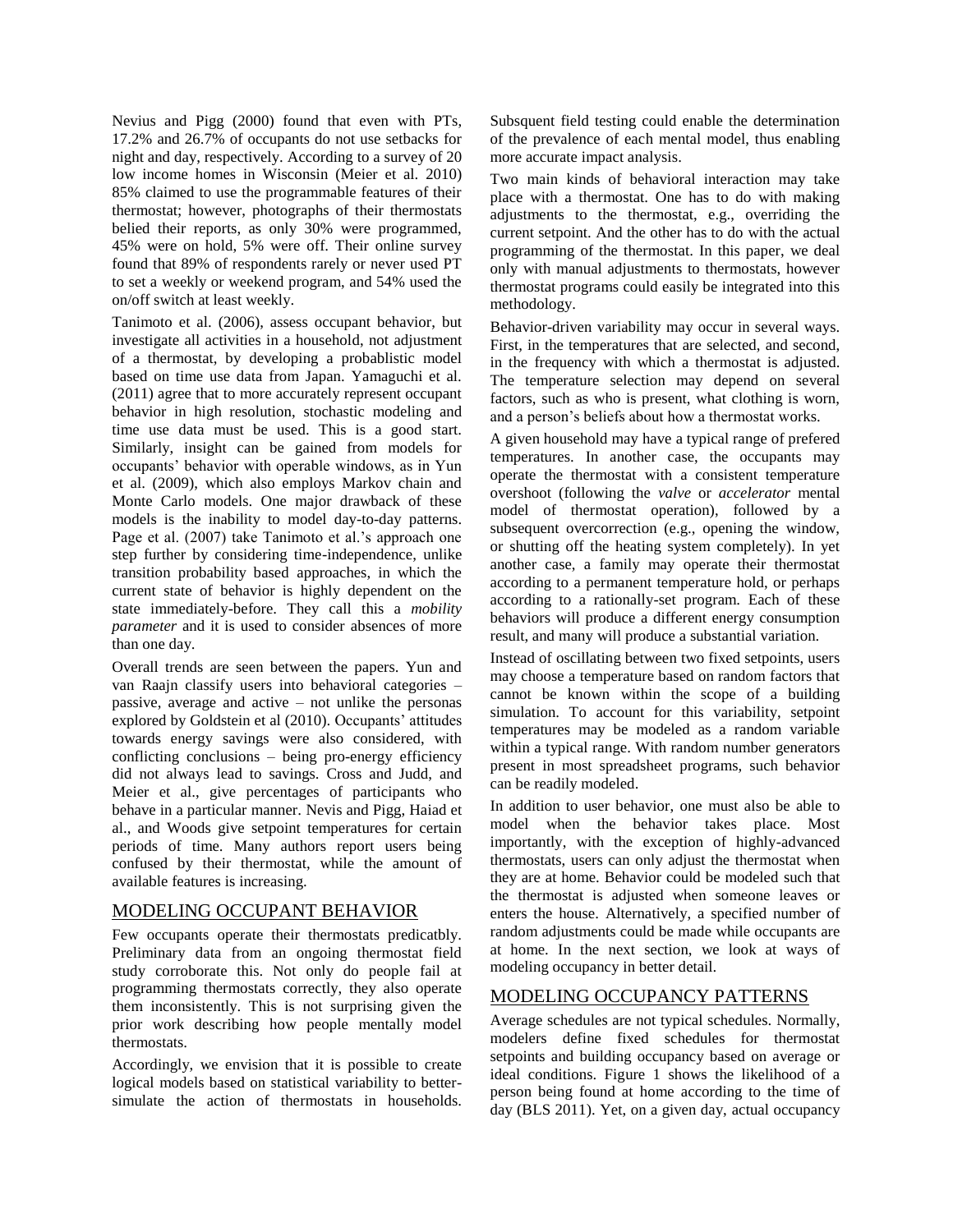patterns can differ substantially from the average. People come and go. Each line in Figure 2 represents the binary occupancy patterns of 20 individuals on a given day.



*Figure 1 Average probability of being at home*



*Figure 2 Actual occupancy patterns of 20 individuals*

Since occupancy schedules can differ substantially from day to day, so can the need for heating or cooling. This is especially true when thermostats are operated manually according to desire for comfort while at home. From a modeling perspective, this is important, because buildings have a thermal memory due to the heat capacity of materials. This is why having a setpoint of 60 degrees during the night and 80 degrees during the day is not the same as having a setpoint of 70 degrees all the time. Variability in thermostat setpoints, as caused by occupants, may significantly impact energy use predictions. This can lead to incorrect conclusions about the effectiveness of programmable thermostats.

To model when people are at home, we used data from the American Time Use Survey (ATUS) to determine both actual and average occupancy behaviors across the survey population. Each survey participant recorded the time, duration, and location of all their activities throughout one day. Figure 3 represents the daily schedules of all 13,259 survey participants, with each column representing one person's day from morning to evening. The lower graphs show the variability among different kinds of days (e.g., weekdays, weekends, and holidays). A standard occupancy schedule does not capture this variability.



*Figure 3 Daily whereabouts of Americans: Each vertical stripe represents one person's day. Green= at home; Red=at work or school; Yellow=other location. Percentages= time spent at home.*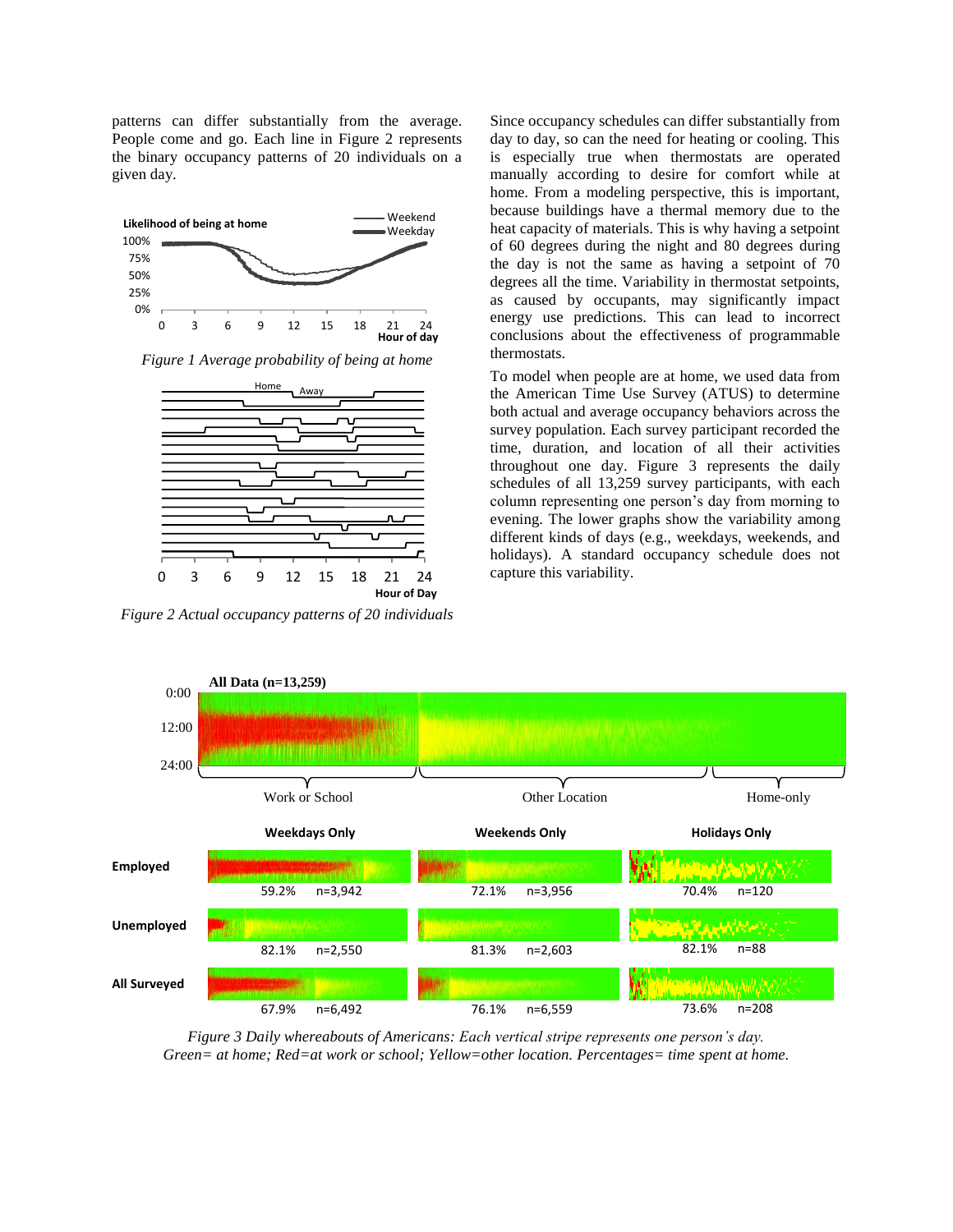A model developed by Richardson et al. (2008) can create synthetic daily occupancy patterns similar to those in Figure 2, based on weekend or weekday patterns and household size. Taking this technique one step further, it is possible to focus on subsets of the population to develop even more representative schedules, akin to the *personas* explored by Goldstein et al. (2010) for commercial buildings. Such finergrained models can better address specific demographics, such as those who work night shifts, live alone, are retired, or travel frequently. As an example, the lower portion of Figure 3 shows the differences in reported occupancy schedules between the employed and the unemployed. Whereas the unemployed spend about 82% of their time at home, regardless of the day of the week, the employed are at home 72% of the time on weekends, and 59% of the time on weekdays. Such differences in occupancy could produce significantly different temperature setpoint schedules, resulting in different estimates for energy use.

One way of modeling occupancy is by randomly sampling daily schedules from the ATUS dataset to populate a spreadsheet of hourly occupancy values. This is the most straightforward way. Sampling can be done restrictively. You could, for instance, select daily schedules by matching specific critiera of the responders, such as household size, employment status, or income. Sampling based on weekend or weekday may or may not matter, depending on the criteria.

Another way of modeling occupancy is to develop a Markov-Chain model of state-transitions. For example, you could calculate the probability of occupancy changing from one state to another from one hour to the next, like Yamaguchi. This allows the creation of new occupancy patterns that have the same characteristics of those from the survey. The advantage of this approach is that once the state transition probabilities are determined for the population you wish to model, you no longer need to rely on the original dataset. The disadvantage is that it requires more analytical effort.

For the simulations in this paper, we use both fixed and sampled schedules.

## SIMULATIONS

Here we illustrate the modeling approach with a few examples, all of which are based on the same building input file and climate (Zone 5A, Chicago). For each case we focus only on annual natural gas heating energy (GJ). For simplicity, in the fixed schedules, we ignore the differences between weekends and weekdays.

The input file represents a 2 bedroom, 1 bathroom, single-story residential building of  $1,000$  ft<sup>2</sup> (40ft x 25ft), created using BEopt (NREL 2012) default parameters and exported as an EnergyPlus IDF file.

Next, we modified the thermostat setpoint schedules in the IDF file to reference an external spreadsheet of hourly values. Each column of this spreadsheet represents a unique annual temperature schedule (8,760 rows, one for each hour of the year).

Using a Python script, we generated a batch of input files, each pointing to a different column in the thermostat spreadsheet. With the Energy Plus grouping feature, we batched together all the input files and ran them at once.

Finally, using another Python script, we extracted the heating energy values from the output spreadsheets for analysis.

Once set up, the entire process can be repeated in a matter of minutes. Experimenting on the effect of different schedules can be done simply by modifying the temperature schedule file and re-running the simulation batch. For reference, simulating 100 schedules in the simple residential building takes about 10 minutes on a modern laptop.

# **Fixed Occupancy Schedule Examples**

## **Ex. 1: Fixed Setpoint**

As a baseline, we begin with a simple parametric simulation to model the dependence of annual heating energy demand on a fixed setpoint temperature. Unsurprisingly, the results in Figure 4 indicate the rising need for heating energy as setpoint temperature increases.



*Figure 4 Heating energy vs. fixed setpoint temperature*

#### **Ex. 2: Variable Setpoints, Random Values**

In this case, we assume that at 8am and 6pm daily, someone in the household adjusts the setpoint to a random integer value between 65 and 75 degrees inclusive. We repeat this experiment 100 times to determine the influence of random behavior on energy consumption.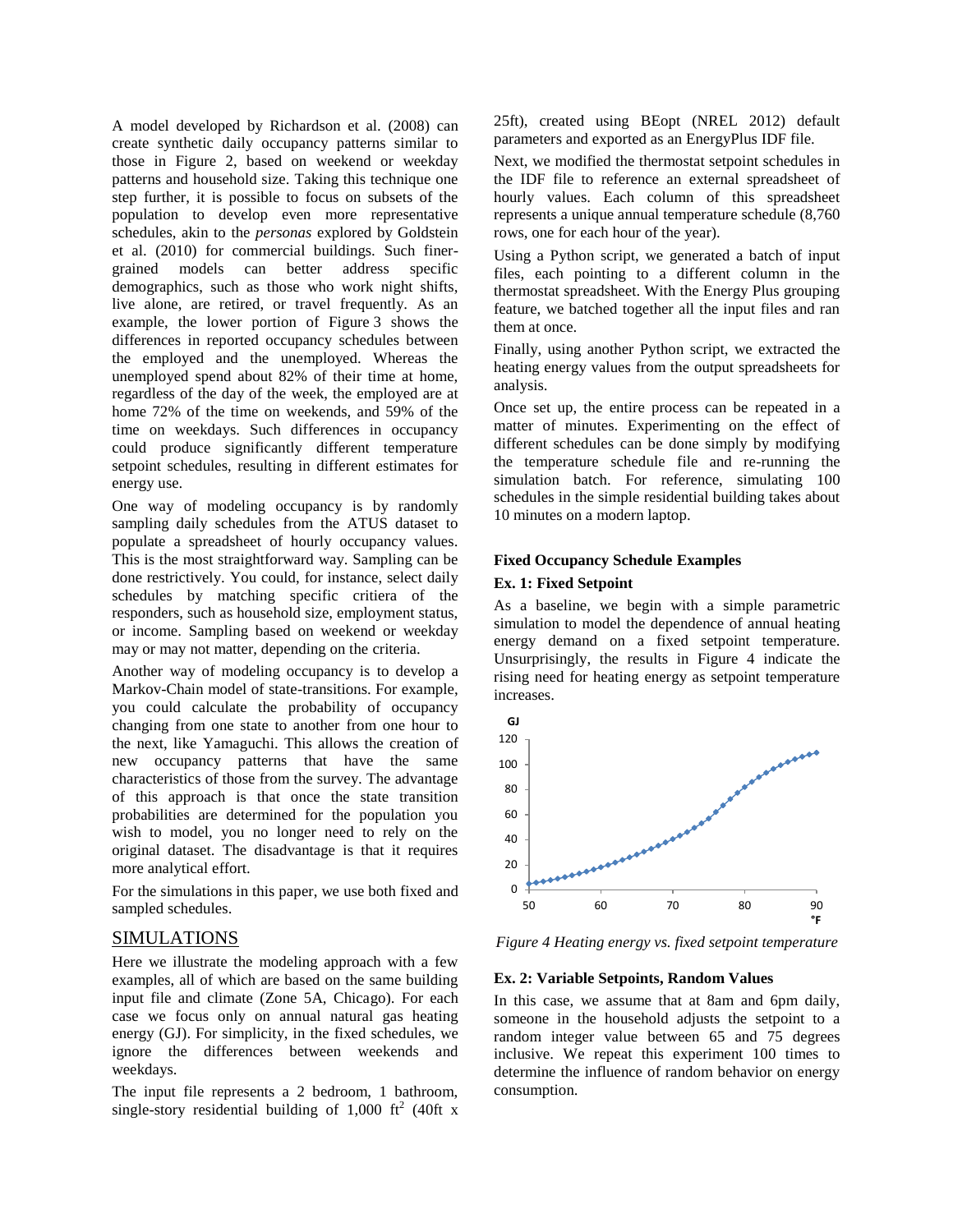The average setpoint temperature was the same as in Ex. 1 (70.0°F), yet the calculated energy consumption was always higher (3.7% higher on average) than for fixed setpoints as shown in Figure 5. The x-axis temperatures in this figure represent the average setpoint temperature during the heating season (Oct. 1 to May 31).



*Figure 5 Heating energy vs. setpoint temperature*

#### **Ex. 3: Daytime Off, Ideal Behavior**

In this example we model the ideal behavior of someone who leaves for work at 8am and returns at 6pm daily. Instead of using a setback temperature, this person turns off their heating system completely.

#### **Ex. 4: Nighttime Setback, Ideal Behavior**

In this example we model an ideal night setback to 60°F, beginning at 11pm and ending at 6am. During the remaining hours, the temperature is set to the value shown on the x-axis of Figure 6. Not surprisingly the nighttime setback provides better savings than the daytime setback, since daytime temperatures tend to be warmer and because of solar gains.



*Figure 6 Heating energy vs. setpoint temperature.*

#### **Ex. 5: Nighttime Setback, Realistic Behavior**

In this example, we model the same case as in Ex. 4, but with the introduction of variable occupant

behavior. Here we assume the occupant has a 50% chance of remembering to turn down the heat to 60°F at 11pm, and at 6am, the temperature is reset to 70°F without fail. The model is run 100 times to show the variation due to chance.

The results in Figure 7 show the significance of behavioral variability. As expected, the results lie between the fixed and ideal setback examples, yet the spread between maximum and minimum energy consumption spans about one third of their difference.



*Figure 7 Heating energy vs. setpoint temperature*

# **Variable Occupancy Schedule Examples Ex. 6: Realistic Occupancy, Ideal Setback**

In this example, we created 100 unique annual schedules of 365 unique workdays by randomly sampling daily schedules from the population of employed survey responders. Again, we neglect weekends in this study to keep things simple. To model the ideal behavior with the random schedule, we assign 70°F whenever the person is home and 60°F when they are away.

Results in Figure 8 show the best savings yet, but again with a significant range in variability. At worst, this strategy appears to perform only slightly better than the case of ideal nighttime setback, but at best it does 5% better.



*Figure 8 Heating energy vs. setpoint temperature*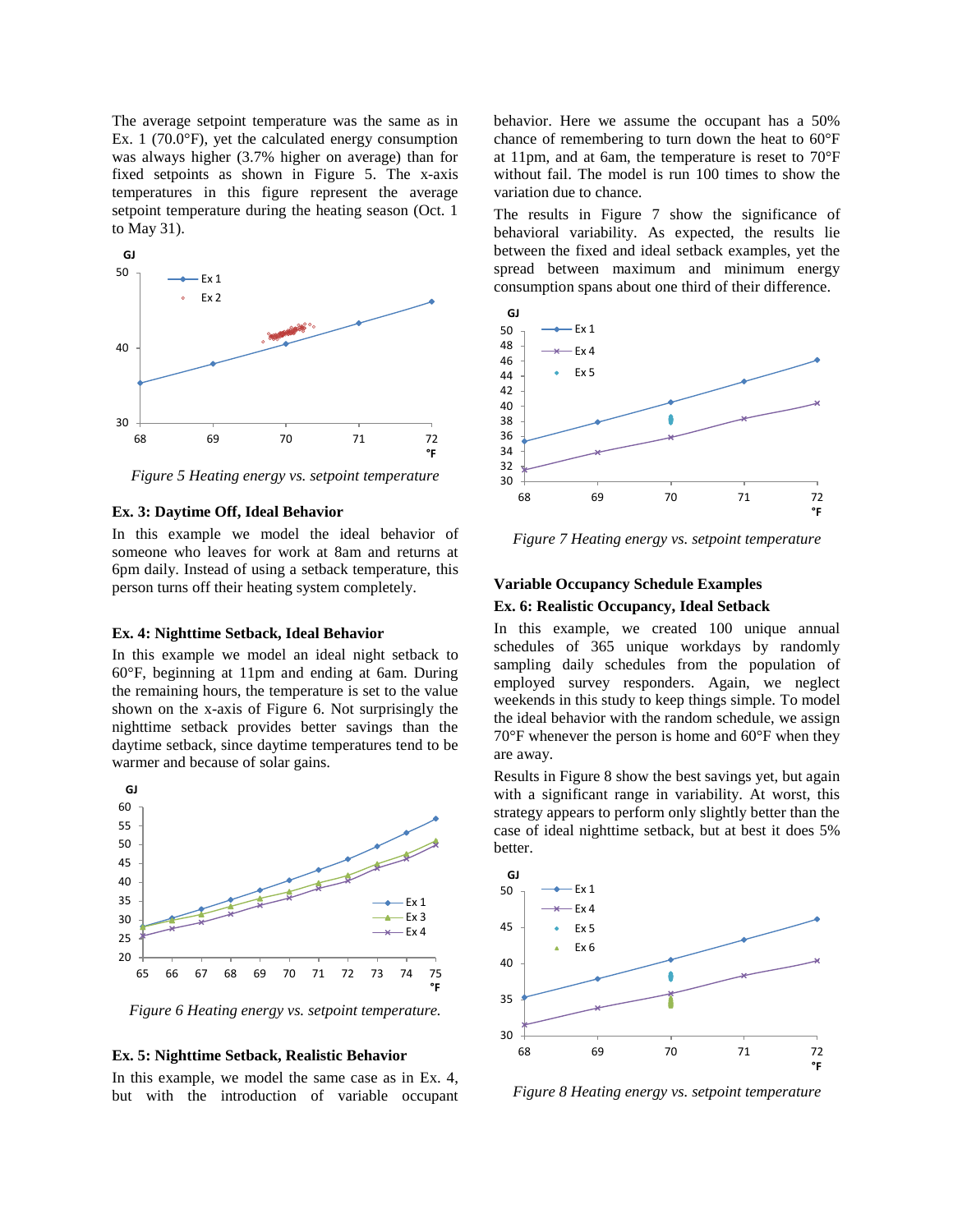Analysis of the 100 generated schedules revealed that the entire sample was at home 59.8% of the time, compared with 59.2% for the raw data, indicating that the sampling technique is fairly representative. If higher certainty is desired, more trials could be run.

#### **Ex. 7: Realistic Occupancy, Variable Behavior**

In this final example, we model schedules based on both the realistic occupancy schedules of Ex. 6 and the irregular behavior of the occupants.

Here we assume that whenever occupants leave the house, they remember 50% of the time to set the thermostat to a random temperature between 59-61°F, otherwise the setpoint remains as it was. When people return home, they randomly adjust the temperature to a value between 65 and 75°F, where it remains until they leave again.

Figure 9 shows that this case has the widest range of variability among the cases investigated. The results are far worse than the ideal case of Ex. 6, even though the same set of randomized schedules were used in each case. The difference between the means of Ex. 6 and 7 could represent the potential energy savings benefit of a smart thermostat as compared to typical operation.



*Figure 9 Heating energy vs. setpoint temperature*

## **CONCLUSIONS**

In this paper we have demonstrated a practical stochastic approach for modeling occupant behavior and realistic occupancy patterns, using existing tools and readily available data.

Variations in energy use caused by irregular occupant behavior and occupancy can be significant (on the order of 5%), making it difficult to properly evaluate true savings of some energy efficiency measures. Using this approach can lead to better understanding of the building-user interaction, which may ultimately lead to better strategies for reducing energy consumption in buildings.

Data from future thermostat field studies (one is currently underway) will help guide the selection of the probablistic parameters that will make these models even more useful.

## REFERENCES

- BLS. 2011. American Time Use Survey. Bureau of Labor Statistics, U.S. Department of Labor. [http://www.bls.gov/tus/.](http://www.bls.gov/tus/)
- Degelman, L.O. 1999. A model for simulation of daylighting and occupancy sensors as an energy control strategy for office buildings. Proceedings of Building Simulation '99. Kyoto, Japan. 571- 578.
- Goldstein, R., A. Tessier, and A. Khan. 2010. Customizing the behavior of interacting occupants using personas. Proceedings of the 4<sup>th</sup> National Conference of IBPSA-USA. New York. Aug. 11.
- Haiad, C., J. Peterson, P. Reeves, and J. Hirsch. 2004. Programmable thermostats installed into residential buildings: Predicting energy savings using occupant behavior and simulation. Draft for Southern California Edison. James J. Hirsch & Associates. Nov. 26.
- Hoes, P., J.L.M. Hensen, M.G.L.C. Loomans, B.de Vries, and D. Bourgeois. 2009. User behavior in whole building simulations. Energy and Buildings. 41(3) 295-302.
- Kempton, W. 1986. Two theories of home heat control. Cognitive Science. 10(1986) 75-90.
- Meier, A., C. Aragon, B. Hurwitz, D. Mujumdar, D. Perry, T. Peffer, and M. Pritoni. 2010. How people actually use thermostats. Center for the Built Environment, UC Berkeley. Jan. [http://escholarship.org/uc/item/37j43258.](http://escholarship.org/uc/item/37j43258)
- Nevius, M.J. and S. Pigg. 2000. Programmable thermostats that go berserk? Taking a social perspective on space heating in Wisconsin. Energy Center of Wisconsin.
- NREL. 2012. BEopt v1.2.National Renewable Energy Laboratory. [http://beopt.nrel.gov/.](http://beopt.nrel.gov/) Jan.
- Page, J., D. Robinson, and J. Scartezzini. 2007. Stochastic simulation of occupant presence and behaviour in buildings. Proceedings: Building Simulation 2007. 757-764.
- Peffer, T., M. Pritoni, A. Meier, C. Aragon, and D. Perry. 2011. How people use thermostats in homes: A review. Building and Environment. 46(2011) 2529-2541. Jun.
- Richardson, I., M. Thompson, and D. Infield. 2008. A high-resolution domestic building occupancy